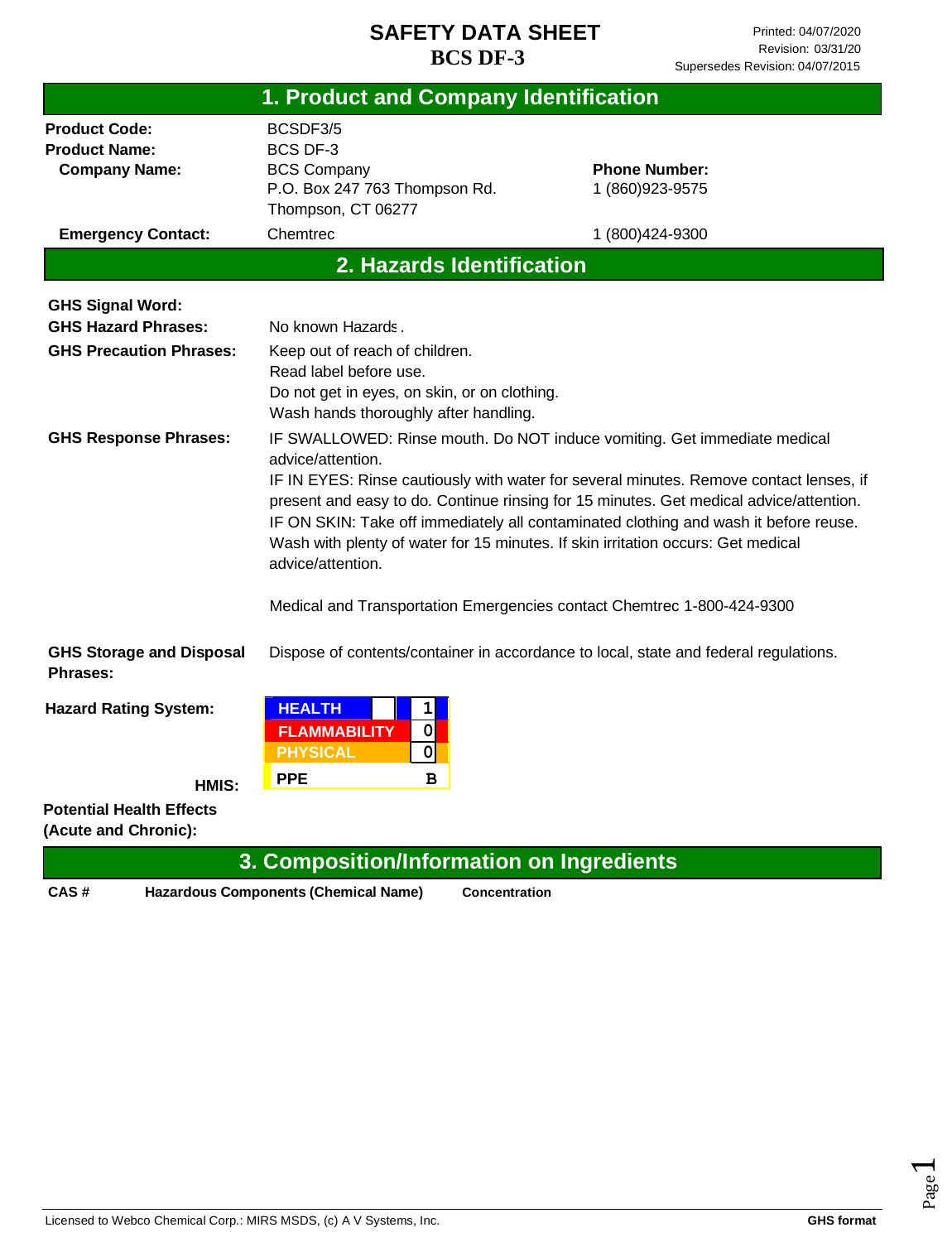# **4. First Aid Measures**

| <b>Emergency and First Aid</b>                                                                    |                                                                                                                                                                                                                                                                                                                                                                                                                                                                                                                                                                                          |  |  |  |
|---------------------------------------------------------------------------------------------------|------------------------------------------------------------------------------------------------------------------------------------------------------------------------------------------------------------------------------------------------------------------------------------------------------------------------------------------------------------------------------------------------------------------------------------------------------------------------------------------------------------------------------------------------------------------------------------------|--|--|--|
| Procedures:                                                                                       |                                                                                                                                                                                                                                                                                                                                                                                                                                                                                                                                                                                          |  |  |  |
| In Case of Skin Contact:                                                                          | Wash any sensitive areas. If skin irritation occurs: Get medical advice/attention.                                                                                                                                                                                                                                                                                                                                                                                                                                                                                                       |  |  |  |
|                                                                                                   | In Case of Eye Contact: Immediately flush eyes with large amounts of fresh, tepid water for at least 15 minutes. Hold<br>eyelids open to ensure complete irrigation of eye and lid tissues. Tilt head to the side<br>and irrigate the eye from the bridge of the nose to the outside of the face. Keep run-off<br>from entering the other eye, mouth or ear. Washing eye within the first few seconds is<br>essential to achieve maximum effectiveness. Remove contact lenses, if present and<br>easy to do. Continue rinsing. If eye irritation persists, get medical advice/attention. |  |  |  |
|                                                                                                   | In Case of Ingestion: Do not induce vomiting. Rinse mouth with fresh, Tepid water, then immediately drink 4-8 oz. or<br>milk or water. Never give anything by mouth to an unconscious person. If vomiting<br>occurs, keep airways open. Keep head lower than hips to prevent aspiration into the<br>lungs. Get medical advice/attention.                                                                                                                                                                                                                                                 |  |  |  |
|                                                                                                   | <b>5. Fire Fighting Measures</b>                                                                                                                                                                                                                                                                                                                                                                                                                                                                                                                                                         |  |  |  |
| <b>Flash Pt:</b>                                                                                  | No data.                                                                                                                                                                                                                                                                                                                                                                                                                                                                                                                                                                                 |  |  |  |
| <b>Explosive Limits:</b>                                                                          | LEL: No data.<br>UEL: No data.                                                                                                                                                                                                                                                                                                                                                                                                                                                                                                                                                           |  |  |  |
| <b>Autoignition Pt:</b>                                                                           | No data.<br>Suitable Extinguishing Media: Dry chemical, CO2, sand, earth, water spray or regular foam.                                                                                                                                                                                                                                                                                                                                                                                                                                                                                   |  |  |  |
| <b>Fire Fighting Instructions:</b>                                                                | As in any fire, wear a self-contained breathing apparatus in pressure-demand,<br>MSHA/NIOSH (approved or equivalent), and full protective gear.                                                                                                                                                                                                                                                                                                                                                                                                                                          |  |  |  |
| <b>Flammable Properties and</b><br>Hazards:                                                       | No data available.                                                                                                                                                                                                                                                                                                                                                                                                                                                                                                                                                                       |  |  |  |
|                                                                                                   | <b>6. Accidental Release Measures</b>                                                                                                                                                                                                                                                                                                                                                                                                                                                                                                                                                    |  |  |  |
| <b>Protective Precautions,</b><br><b>Protective Equipment and</b><br><b>Emergency Procedures:</b> | Rubber or neoprene gloves, Safety glasses, Wear chemical protective clothing.                                                                                                                                                                                                                                                                                                                                                                                                                                                                                                            |  |  |  |
| <b>Steps To Be Taken In Case</b><br><b>Material Is Released Or</b><br>Spilled:                    | Absorb spill with inert material (e.g. dry sand or earth), and dispose of in accordance with<br>applicable regulations.                                                                                                                                                                                                                                                                                                                                                                                                                                                                  |  |  |  |
|                                                                                                   | <b>7. Handling and Storage</b>                                                                                                                                                                                                                                                                                                                                                                                                                                                                                                                                                           |  |  |  |
| Handling:                                                                                         | Precautions To Be Taken in For industrial or institutional use only.                                                                                                                                                                                                                                                                                                                                                                                                                                                                                                                     |  |  |  |
| <b>Precautions To Be Taken in</b><br>Storing:                                                     | Keep from freezing.                                                                                                                                                                                                                                                                                                                                                                                                                                                                                                                                                                      |  |  |  |
|                                                                                                   | 8. Exposure Controls/Personal Protection                                                                                                                                                                                                                                                                                                                                                                                                                                                                                                                                                 |  |  |  |

**CAS # Partial Chemical Name OSHA TWA ACGIH TWA Other Limits**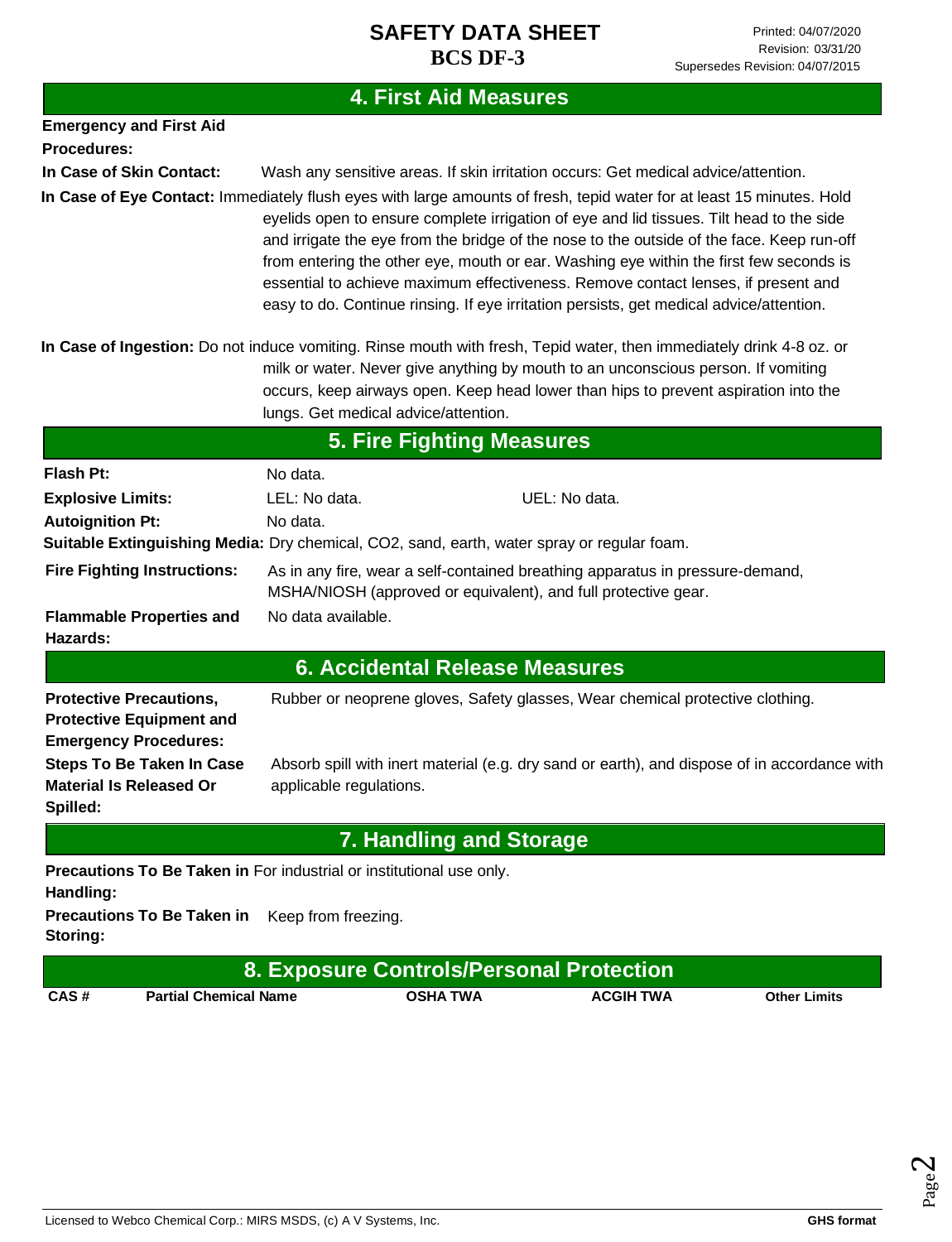|                                                                     |                                                                                 |                                     |                                     | Supersedes Revision: 04/07/2015                                                                                                                                              |
|---------------------------------------------------------------------|---------------------------------------------------------------------------------|-------------------------------------|-------------------------------------|------------------------------------------------------------------------------------------------------------------------------------------------------------------------------|
| <b>Respiratory Equipment</b><br>(Specify Type):                     | A respirator is not needed under normal and intended conditions of product use. |                                     |                                     |                                                                                                                                                                              |
| <b>Eye Protection:</b>                                              | Safety glasses                                                                  |                                     |                                     |                                                                                                                                                                              |
| <b>Protective Gloves:</b>                                           | Rubber or neoprene gloves                                                       |                                     |                                     |                                                                                                                                                                              |
| <b>Other Protective Clothing:</b>                                   |                                                                                 | Wear chemical protective clothing.  |                                     |                                                                                                                                                                              |
| <b>Engineering Controls</b><br>(Ventilation etc.):                  | No data available.                                                              |                                     |                                     |                                                                                                                                                                              |
|                                                                     |                                                                                 |                                     | 9. Physical and Chemical Properties |                                                                                                                                                                              |
| <b>Physical States:</b>                                             | [ ] Gas                                                                         | [X] Liquid<br>[ ] Solid             |                                     |                                                                                                                                                                              |
| <b>Appearance and Odor:</b>                                         | Odor: No apparent odor.                                                         | Appearance: Clear Colorless Liquid  |                                     |                                                                                                                                                                              |
| <b>Melting Point:</b>                                               | No data.                                                                        |                                     |                                     |                                                                                                                                                                              |
| <b>Boiling Point:</b>                                               | No data.                                                                        |                                     |                                     |                                                                                                                                                                              |
| <b>Autoignition Pt:</b>                                             | No data.                                                                        |                                     |                                     |                                                                                                                                                                              |
| <b>Flash Pt:</b>                                                    | No data.                                                                        |                                     |                                     |                                                                                                                                                                              |
| <b>Explosive Limits:</b>                                            | LEL: No data.                                                                   |                                     | UEL: No data.                       |                                                                                                                                                                              |
| Specific Gravity (Water = 1): No data.                              |                                                                                 |                                     |                                     |                                                                                                                                                                              |
| Vapor Pressure (vs. Air or No data. mm<br>Hg):                      |                                                                                 |                                     |                                     |                                                                                                                                                                              |
| Vapor Density (vs. $Air = 1$ ):                                     | No data.                                                                        |                                     |                                     |                                                                                                                                                                              |
| <b>Evaporation Rate:</b>                                            | No data.                                                                        |                                     |                                     |                                                                                                                                                                              |
| <b>Solubility in Water:</b>                                         | 100                                                                             |                                     |                                     |                                                                                                                                                                              |
| <b>Percent Volatile:</b>                                            | No data.                                                                        |                                     |                                     |                                                                                                                                                                              |
|                                                                     |                                                                                 | <b>10. Stability and Reactivity</b> |                                     |                                                                                                                                                                              |
| Stability:                                                          | Unstable [ ]                                                                    | Stable [X]                          |                                     |                                                                                                                                                                              |
| <b>Conditions To Avoid -</b><br>Instability:                        | equipment.                                                                      |                                     |                                     | Avoid handling conditions which may allow for leaks and spills of this material. Do not<br>permit personnel to handle this product without proper training and/or protective |
| Incompatibility - Materials To No data available.<br>Avoid:         |                                                                                 |                                     |                                     |                                                                                                                                                                              |
| Hazardous Decomposition Or No data available.<br><b>Byproducts:</b> |                                                                                 |                                     |                                     |                                                                                                                                                                              |
| <b>Possibility of Hazardous</b><br><b>Reactions:</b>                | Will occur [ ]                                                                  | Will not occur $[X]$                |                                     |                                                                                                                                                                              |
| <b>Conditions To Avoid -</b><br><b>Hazardous Reactions:</b>         | No data available.                                                              |                                     |                                     |                                                                                                                                                                              |